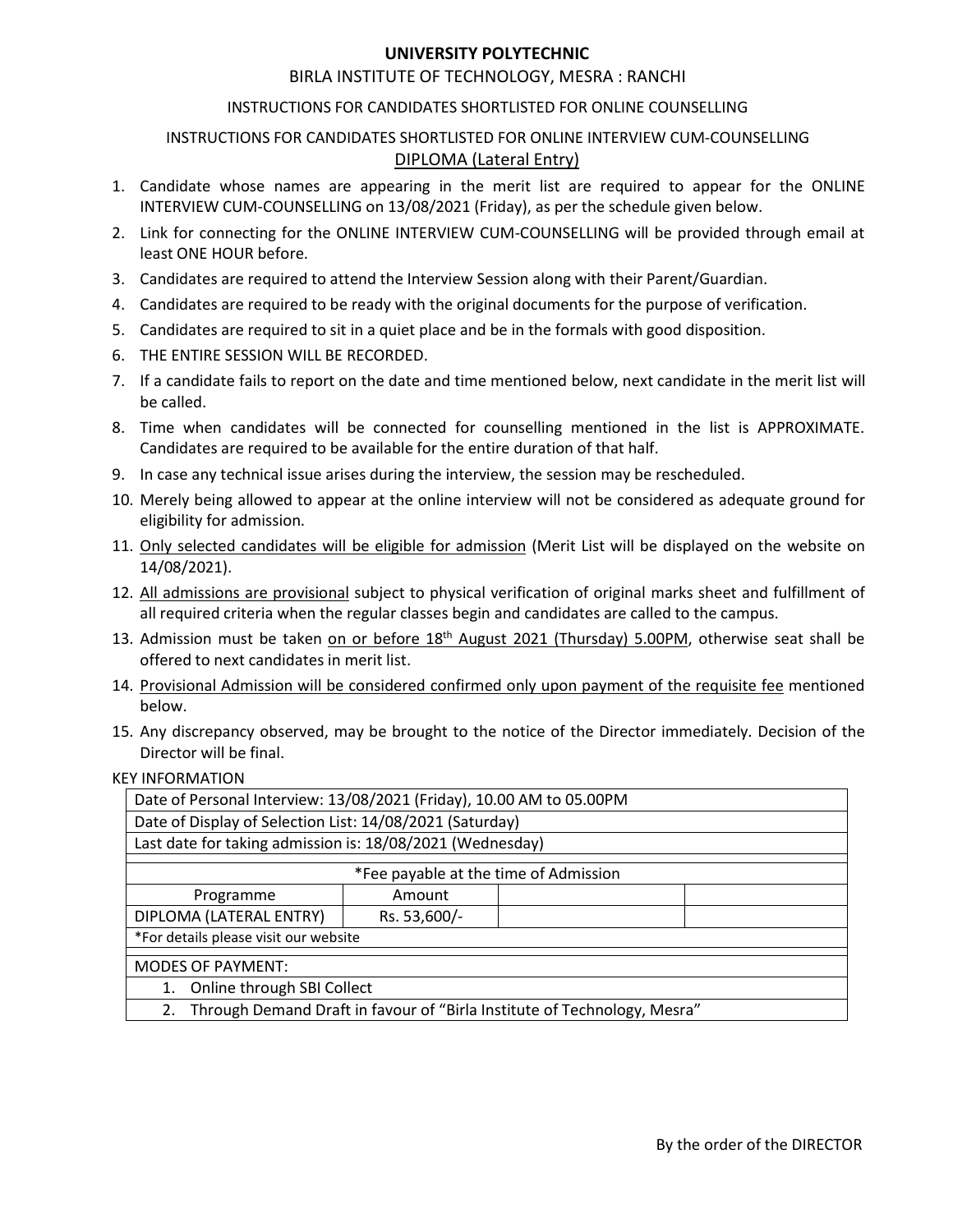## UNIVERSITY POLYTECHNIC<br>UTE OF TECHNOLOGY, MESRA : RANCHI<br>ELIGIBLE FOR INTERVIEW CUM COUNSELLING<br>N ENGINEERING (LATERAL ENTRY) UNIVERSITY POLYTECHNIC<br>BIRLA INSTITUTE OF TECHNOLOGY, MESRA : RANCHI<br>FINALISTITUTE COR INTERVIEW CUM COUNSELLING<br>DIPLOMA IN ENGINEERING (LATERAL ENTRY)

|                   |                      | <b>COUNSELING LIST (ST/SC), ADMISSIONS 2021</b> |            |                                         |                 | Date: 11-08-2021 |                                     |
|-------------------|----------------------|-------------------------------------------------|------------|-----------------------------------------|-----------------|------------------|-------------------------------------|
| S.No.             | Form No.             | Name                                            |            | <b>Father's Name</b>                    | Category        | Gender           | <b>REMARKS</b>                      |
| $\mathbf{1}$      | UPOLYF216            | ROHIT BAITHA                                    | MR.        | <b>JAGDISH BAITHA</b>                   | SC              | M                |                                     |
| $\overline{2}$    | UPOLYF142            | <b>RAVI KANT</b><br>PRIYA MUSKAN SWANSI         | MR.<br>MR. | SANJAY KR. AMBEDKAR                     | <b>SC</b><br>SC | M<br>F.          | <b>NO RES</b>                       |
| $\mathbf{3}$<br>4 | DL21133<br>UPOLYF246 | <b>VIKASH KUMAR</b>                             | MR.        | <b>BIRSA SWANSI</b><br><b>ASHOK RAM</b> | SC              | M                |                                     |
| 5                 | UPOLYF441            | AVINASH ARYAN DAS                               | MR.        | RAKESH DAS                              | <b>SC</b>       | M                |                                     |
| 6                 | UPOLYF647            | SARHUL ORAON                                    | MR.        | <b>GAUTAM ORAON</b>                     | <b>ST</b>       | M                |                                     |
| 7                 | UPOLYF664            | NIRUPAM BAXLA                                   | MR.        | ROYAL BAXLA                             | <b>ST</b>       | F.               | <b>NO RES</b>                       |
| 8                 | UPOLYF660            | DHARAMVEER ORAON                                | MR.        | <b>BHUNESHWAR ORAON</b>                 | <b>ST</b>       | M                |                                     |
| 9                 | UPOLYF271            | <b>BINA SUNILA KHALKHO</b>                      | MR.        | LACHCHHU ORAON                          | <b>ST</b>       | F                |                                     |
| 10                | DL21131              | DINESH TOPPO                                    | MR.        | LATE SOMA TOPPO                         | ST              | M                | ITI                                 |
| 11                | UPOLYF713            | SANDEEPA ORAON                                  | MR.        | <b>BANDE ORAON</b>                      | ST              | F.               |                                     |
| 12                | DL21102              | PRATIK KHALKHO                                  | MR.        | MADHO ORAON                             | ST              | M                |                                     |
| 13                | UPOLYF159            | <b>ABHISHEK MINZ</b>                            | MR.        | <b>SUKRA ORAON</b>                      | ST              | M                |                                     |
| 14                | DL21136              | MOHIT KR. ORAON                                 | MR.        | MAYA KUMAR                              | ST              | M                |                                     |
| 15                | UPOLYF218            | AKASH KUMAR                                     | MR.        | AKHILESH GOND                           | ST              | M                | <b>BIHAR</b>                        |
| 16                | DL21135              | AYUSH KHALKHO                                   | MR.        | ANAND KHALKHO                           | ST              | M                |                                     |
|                   |                      |                                                 |            |                                         |                 |                  | Inter                               |
| 17                | UPOLYF115            | <b>SAWAN KERAI</b>                              | MR.        | <b>MANOJ KERAI</b>                      | ST              | M                | Board?                              |
| 18                | UPOLYF451            | ROHIT KUMAR MUNDA                               | MR.        | LATE AKLA MUNDA                         | ST              | M                |                                     |
| 19                | UPOLYF672            | ASHUTOSH KUMAR                                  | MR.        | NAKUL RAM MAHLI                         | ST              | M                |                                     |
| 20                | UPOLYF526            | RAMESHWAR NAG                                   | MR.        | <b>MANIKANT MUNDA</b>                   | ST              | M                |                                     |
| 21                | UPOLYF564            | <b>AKASH MAHLI</b>                              | MR.        | RAMESH MAHLI                            | ST              | M                | <b>ITI RESULT</b><br><b>PENDING</b> |
|                   |                      |                                                 |            |                                         |                 |                  |                                     |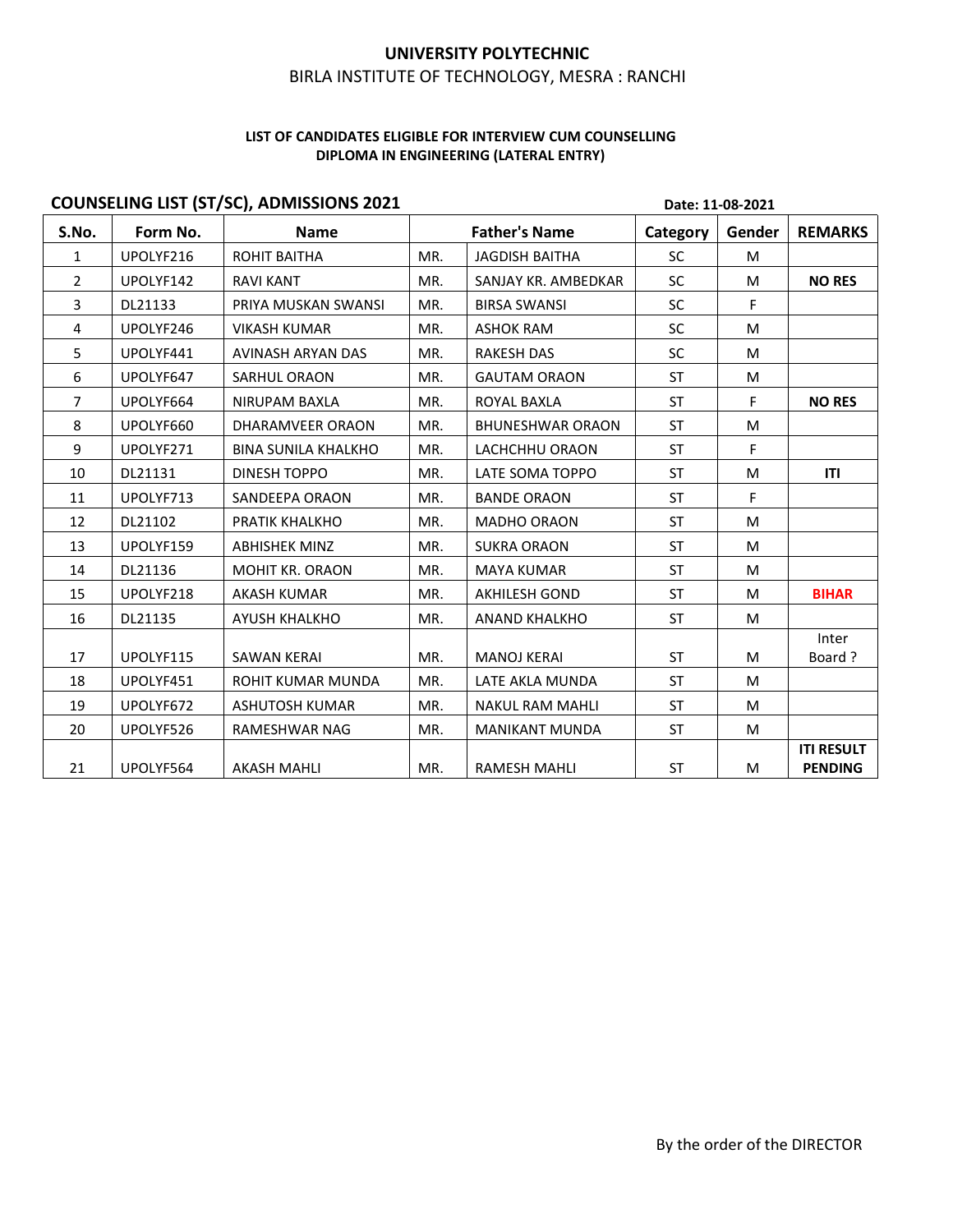# UNIVERSITY POLYTECHNIC<br>
BIRLA INSTITUTE OF TECHNOLOGY, MESRA : RANCHI<br>
LIST OF CANDIDATES ELIGIBLE FOR INTERVIEW CUM COUNSELLING<br>
DIPLOMA IN ENGINEERING (LATERAL ENTRY)<br>
), ADMISSIONS 2021<br>
Pate: 11-08-2021<br>
Name<br>
Father's

# UNIVERSITY POLYTECHNIC<br>UTE OF TECHNOLOGY, MESRA : RANCHI<br>NDIDATES ELIGIBLE FOR INTERVIEW CUM COUNSELLING<br>DIPLOMA IN ENGINEERING (LATERAL ENTRY)<br>NS 2021 Date: 11-08-2021

|                |                    |                                              |            | LIST OF CANDIDATES ELIGIBLE FOR INTERVIEW CUM COUNSELLING |            |        |                           |
|----------------|--------------------|----------------------------------------------|------------|-----------------------------------------------------------|------------|--------|---------------------------|
|                |                    |                                              |            | DIPLOMA IN ENGINEERING (LATERAL ENTRY)                    |            |        |                           |
|                |                    | <b>COUNSELING LIST (UR), ADMISSIONS 2021</b> |            |                                                           |            |        | Date: 11-08-2021          |
| S.No.          | Form No.           | <b>Name</b>                                  |            | <b>Father's Name</b>                                      | Category   | Gender | <b>REMAR</b><br><b>KS</b> |
| $\mathbf{1}$   | UPOLYF260          | <b>GAURAV KUMAR</b>                          | MR.        | CHANDI CHARAN PRASAD                                      | <b>UR</b>  | M      |                           |
| $\overline{2}$ | DL21137            | <b>SANJAY KUMAR</b>                          | MR.        | RAJESH MAHTO                                              | OBC        | M      |                           |
| 3              | UPOLYF725          | <b>DEEP KUMAR</b>                            | MR.        | ARJUN PRASAD                                              | <b>UR</b>  | M      | <b>NO RES</b>             |
| 4              | UPOLYF717          | <b>DEEPU KUMAR</b>                           | MR.        | DEO KUMAR PRASAD                                          | <b>OBC</b> | M      |                           |
| 5              | UPOLYF548          | DHEERAJ KUMAR                                | MR.        | <b>BUCHA RAM MAHTO</b>                                    | OBC        | М      |                           |
| 6              | UPOLYF626          | <b>JAY KUMAR</b>                             | MR.        | SADHU CHARAN MAHTO                                        | OBC        | M      |                           |
| 7              | DL21130            | RANJIT KR. MAHTO                             | MR.        | ASHA RAM MAHTO                                            | <b>OBC</b> | М      |                           |
| 8              | UPOLYF547          | <b>NEERAJ KUMAR</b>                          | MR.        | <b>KUNWAR MAHTO</b>                                       | OBC        | M      |                           |
|                |                    |                                              |            | <b>NARESH CHANDRA</b>                                     |            |        |                           |
| 9              | UPOLYF264          | AASTIK KUMAR MANJHI<br>RISHU KUMAR           | MR.        | <b>MANJHI</b><br><b>BINOD PRASAD</b>                      | UR         | M      |                           |
| 10<br>11       | DL21128<br>DL21134 | RAHUL DEV                                    | MR.<br>MR. | <b>SUNIL KR.MAHTO</b>                                     | OBC<br>OBC | M<br>M |                           |
| 12             | UPOLYF614          | <b>VIVEK KUMAR</b>                           | MR.        | <b>BINAY KR. PRASAD</b>                                   | OBC        | M      | <b>NO RES</b>             |
| 13             | DL21126            | VISHWAJEET KUMAR                             | MR.        | <b>BUDHAN LAL MAHTO</b>                                   | OBC        | M      |                           |
| 14             | UPOLYF598          | JAY PRAKASH MAHTO                            | MR.        | AKSHAY KR. MAHTO                                          | OBC        | M      |                           |
| 15             | UPOLYF722          | SHASHANK KUMAR                               | MR.        | SHOBHAN SING                                              | UR         | M      |                           |
| 16             | DL21132            | AKSHAT KUMAR                                 | MR.        | AJEET KR. VERMA                                           | OBC        | M      |                           |
| 17             | UPOLYF651          | <b>SHRAWAN KUMAR</b>                         | MR.        | HULASH MAHTO                                              | OBC        | M      |                           |
| 18             | UPOLYF427          | ANKIT KUMAR GIRI                             | MR.        | AKHILESH GIRI                                             | UR         | M      |                           |
| 19             | UPOLYF130          | ASHISH KR. SHARMA                            | MR.        | RAVINDRA SHARMA                                           | UR         | M      |                           |
| 20             | UPOLYF506          | SURAJ                                        | MR.        | RAJENDRA YADAV                                            | OBC        | M      |                           |
| 21             | UPOLYF654          | SHUBHAM KUMAR                                | MR.        | DHANNANJAY KR.SINGH                                       | UR         | М      | <b>NO RES</b>             |
| 22             | UPOLYF378          | CHANDRANATH MAHTO                            | MR.        | <b>THAKUR MAHTO</b>                                       | OBC        | M      |                           |
| 23             | DL21129            | NISHA KUMARI                                 | MR.        | KUSHAL MAHTO                                              | OBC        | F      |                           |
| 24             | UPOLYF248          | <b>CHANDRA MOHAN</b>                         | MR.        | KAMESHWAR MAHTO                                           | OBC        | M      |                           |
| 25             | UPOLYF496          | <b>BANTI KUMAR</b>                           | MR.        | ASHOK KUMAR MAHTO                                         | OBC        | M      |                           |
| 26             | UPOLYF698          | RITESH KR. SINGH                             | MR.        | RAVINDRA KR. SINGH                                        | UR         | M      |                           |
| 27             | UPOLYF006          | SHIVAM SINGH                                 | MR.        | ARUN PD. SINGH                                            | UR         | M      |                           |
| 28             | UPOLYF328          | SHIVAM KUMAR                                 | MR.        | DHANANJAY KR. GUPTA                                       | OBC        | M      |                           |
| 29             | UPOLYF184          | RITURAJ SINGH                                | MR.        | SATISH KR. SINGH                                          | UR         | M      | <b>NO RES.</b>            |
| 30             | DL21127            | AYAAN HUSSAIN                                | MR.        | <b>IQBAL HUSSAIN</b>                                      | UR         | M      |                           |
| 31             | UPOLYF648          | <b>ANISH KUMAR</b>                           | MR.        | RAJESH SWARNKAR                                           | OBC        | M      |                           |
| 32             | UPOLYF032          | ADITYA Kr. MANJHI                            | MR.        | SHRISTI DHAR MANJHI                                       | UR         | M      |                           |
| 33             | UPOLYF673          | RAHUL RAJ                                    | MR.        | <b>BABULAL MAHATO</b>                                     | OBC        | M      |                           |
| 34             | UPOLYF437          | <b>RANJAN PRATAP</b>                         | MR.        | RAM CHATRITRA PASI                                        | UR         | M      | <b>NO RES</b>             |
| 35             | UPOLYF139          | <b>RAHUL GHOSH</b>                           | MR.        | <b>RANJIT GHOSH</b>                                       | OBC        | M      |                           |
| 36             | UPOLYF210          | ADITYA NANDAN                                | MR.        | SHEONANDAN KR.<br>SHARMA                                  | OBC        | M      |                           |
| 37             |                    | UPOLYF434   AADITYA KUMAR                    | MR.        | UMESH SAH                                                 | OBC        | M      | <b>RES</b>                |